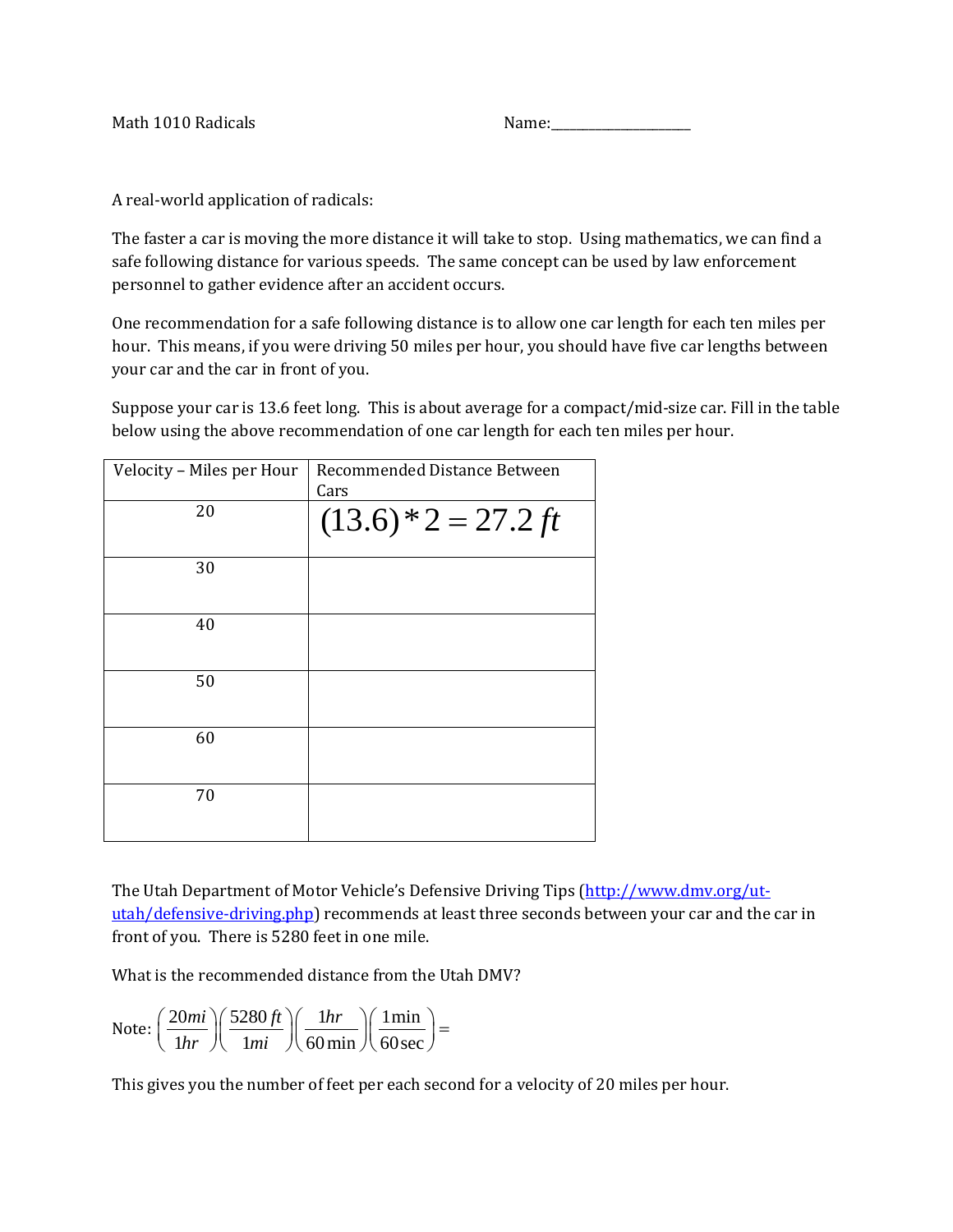| Velocity - Miles per Hour | Recommended Distance Between Cars                                                                                                              |
|---------------------------|------------------------------------------------------------------------------------------------------------------------------------------------|
| 20                        | $3\sec \left(\frac{20mi}{1hr}\right)\left(\frac{5280ft}{1mi}\right)\left(\frac{1hr}{60\min}\right)\left(\frac{1\min}{60\sec}\right) = 82.6 ft$ |
| 30                        |                                                                                                                                                |
| 40                        |                                                                                                                                                |
| 50                        |                                                                                                                                                |
| 60                        |                                                                                                                                                |
| 70                        |                                                                                                                                                |

Fill in the table below for the recommended distance for three seconds between each car.

Your skid distance, L, is calculated using the formula  $r(L) = 2\sqrt{5L}$ , where  $r(L)$  is the speed or rate the car was moving when it made a skid distance that was *L* feet long. For each distance above, calculate the rate the car was traveling when it created the skid mark.

| Skid Distance L | Recommended Distance Between Cars     |
|-----------------|---------------------------------------|
| 20              | $r(27.2) = 2\sqrt{5(27.2)} = 23.3mph$ |
| 30              |                                       |
| 40              |                                       |
| 50              |                                       |
| 60              |                                       |
| 70              |                                       |

Based on this information, which recommendation is safer: one car length for every 10 miles per hour or three seconds between you and the car in front of you?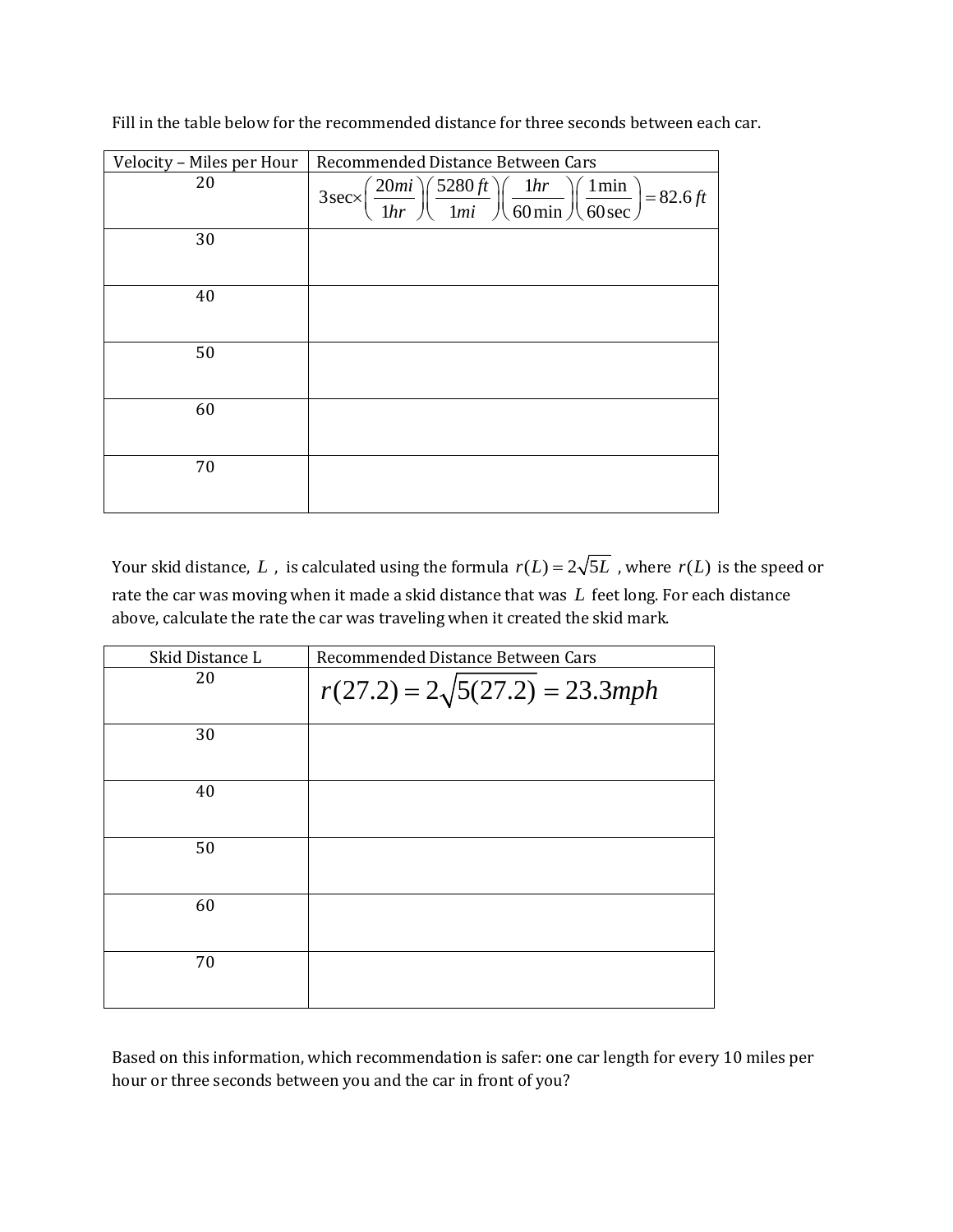If you were advising a new driver about safe following distance, what would you recommend to the new driver?

Be honest, do you drive to closely to the car in front of you?



Unfortunately, the mathematics is much more complicated. The skid distance will depend of many variables. The actual formula is

$$
s = 15.9 \sqrt{2 \frac{R(f \pm e)}{2}}
$$
 where the variable f

represents the coefficient of friction, the variable *e* represents the elevation of the road, and the variable *R* represents the radius of the skid mark.

Have you ever skidded in your car? Do you think the friction or elevation of the road a factor in your skid mark?

Given the function:  $f(x) = \sqrt{x}$ 

- 1. State the domain of  $f(x) = \sqrt{x}$ :
- 2. List five exact ordered pairs  $(x, y)$ that lie on the graph of  $f(x) = \sqrt{x}$ :
- 3. Use your points above to sketch the graph of  $f(x) = \sqrt{x}$ .
- 4. Write  $f(x) = \sqrt{x}$  using rational exponents: